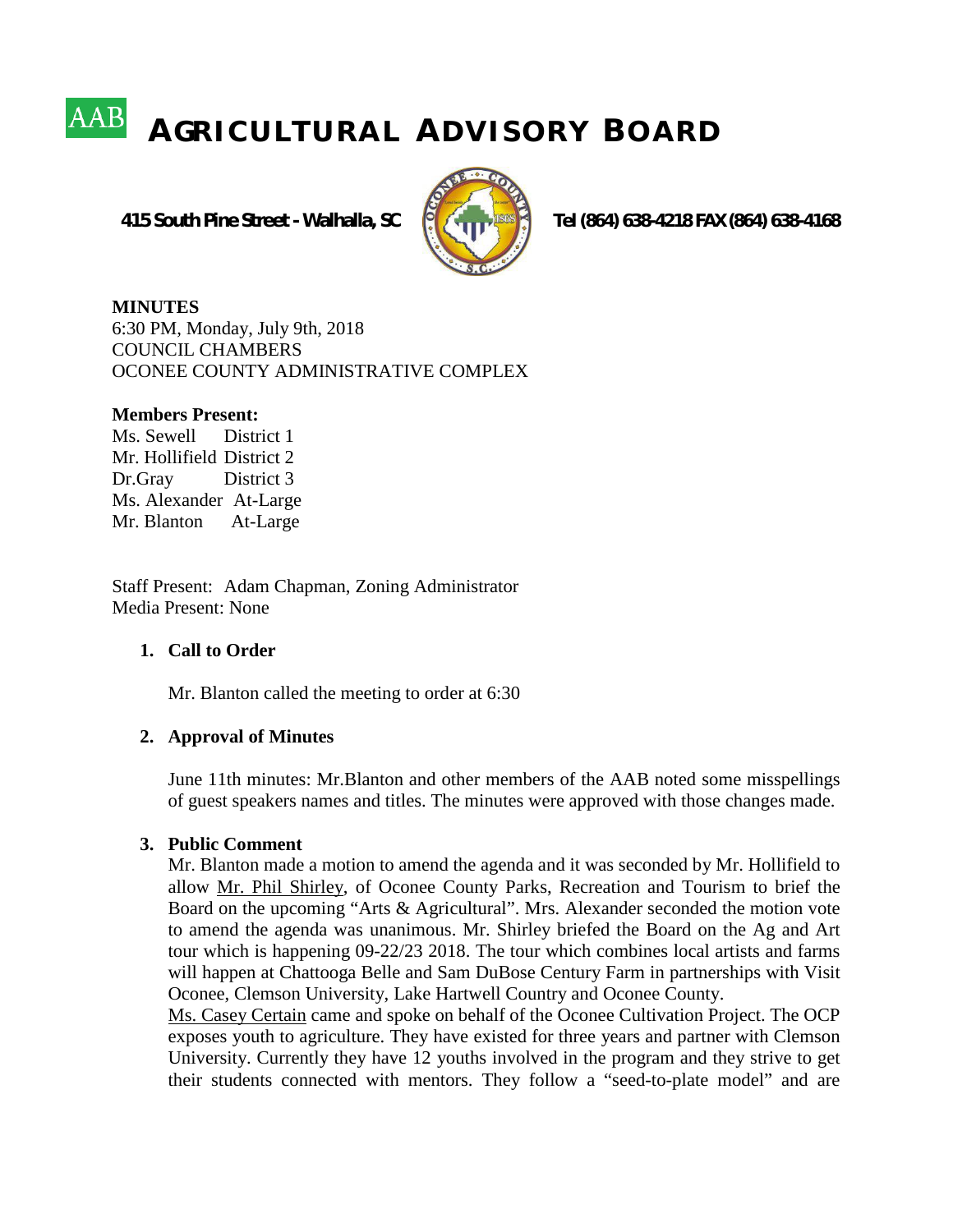currently not sponsored by anyone. Mr. Blanton offered any assistance the Board could give.

Amanda Callahan of Callywood came and spoke to Board. She briefed the AAB on her breed of heritage breed pigs and her practice of animal welfare makes a better product. Her farm has been in existence for 7 years and she has also been doing small-scale poultry for 5 years, in addition to her pigs. She is planning on extending her business into agritourism by incorporating a brewery on site. She had attempted to sell her heritage pork at the Heritage Farmer's markets and others but could not cultivate a local, Oconee market. She sells at the Clemson market where she can get the prices she needs to meet her goals. She feels the dilution of the Heritage Farmer's Markets by the other local markets hurts everyone.

#### **4. Possible Recommendation to Council for an Ex-Officio member**

Mr. Chapman explained that Danny Howard was not an official member of the Board. In order to have an Ex-Officio member the AAB would have to vote to send to Council a recommendation to change the current language in the Code of Ordinances related to the AAB. Mr. Hollifield made the motion, Mr. Land seconded the motion, and the vote was unanimous to recommend to Council the addition of a non-voting ex-officio member to the AAB.

## **5. Board member discussion on the June 11th Farmer and Rancher Listening Session**

Mr.Blanton brought up that the ag-teachers in the County should be on longer, 12 month contracts in order to get compensated for their year-long commitments and recommended we do research to see what could be done. Mr.Hollifield and Mrs. Sewell agreed and offered to do some research as to possibility of this happening. Mr.Blanton brought up that the speakers at the Listening Session consistently brought up a lack of communication around the agricultural community. Mrs. Sewell noted a lack of coordination in the agricultural community as well. Mr.Hollifield noted that their is an increase in small-farms and those should be brought into the AAB meetings and Dr. Gray noted that there are more Oconee Farmers in the Clemson Markets then in the Oconee Markets. Mrs. Callahan mentioned that their was a diversity of goods and services available at the Clemson markets that the Oconee Markets lack.

#### **6. Discussion on protection of agricultural lands**

 A brief discussion was held regarding the previously voted upon motion that the AAB is recommending that buffers be put in place between agricultural and non-agricultural uses. Mr.Blanton passed around the letter going to Planning and Economic Development Commission he had signed.

#### **7. Discussion on Marketing and Advertising of the AAB**

Agricultural Directory - Mrs. Alexander provided the Board with an excellent, draft document of what the Directory could look like. The discussion by the Board was in favor of the direction of the Directory. Mrs. Alexander asked Mr. Chapman to look into creation of a disclaimer as well as the inclusion of private businesses

Market-to-Table Contest - Mrs. Sewell walked the Board through the literature she had created. The Board noted that what she had created is incredible. She noted she had not received many entries as of yet but had handed out many applications.

Logo - Some discussion. No decisions.